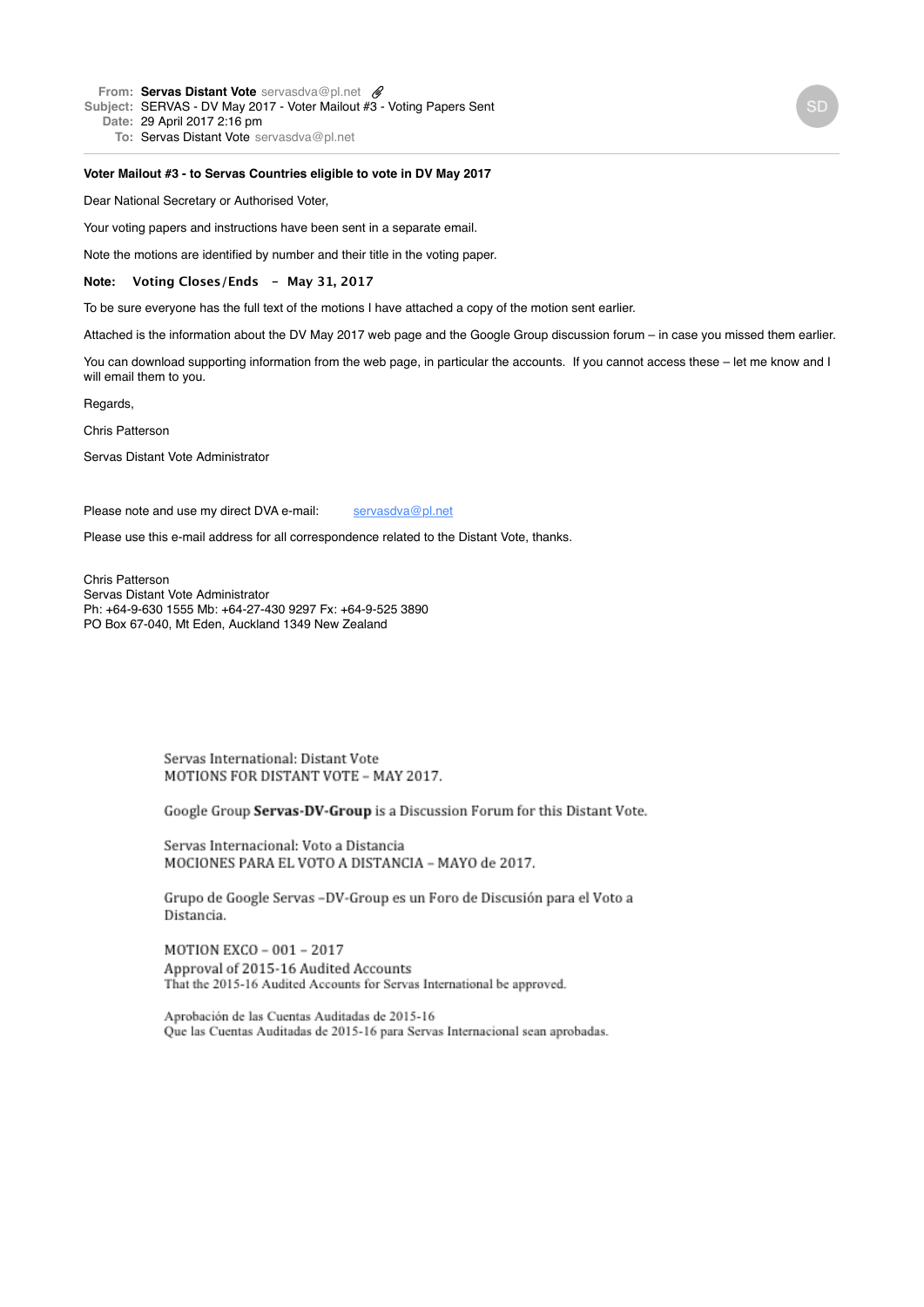Motions for Distant Vote May2017 ENG-ESP.docx

 $1$  of  $1$ 

24-Mar-17 3:20 pm

# **Additional Information** Servas Distant Vote Web pages

The SERVAS website has a section for Distant Vote, and a separate section for each Distant Vote. Generally emailed information will be put on this web page, along with background documents.

The SI Distant Vote website address is:

https://www.servas.org/en/distant-vote

OR start with the Servas

website: www.servas.org then select Community Then use the links to access the information you want to see, read and/or download.



#### **Distant Vote Discussion Forum**

The Distant Vote Administrator is responsible for facil Normally this is done using an online discussion forum.

The Distant Vote Administrator is the "manager" for the The discussion forum is inactive between Distant Votes.

Google Group Servas-DV-Group is a Discussion Forum for this Distant Vote.

-------- FSP -------------

## Enlaces a Información Adicional Páginas web de Votación a Distancia en Servas

La página web servas org tiene una sección para Vote Distante, y una sección separada para cada voto a distancia. Información general por correo electrónico se pondrá en esta página web, así como documentos de referencia.

La dirección del sitio web Distant Vote SI es:

https://www.servas.org/en/distant-vote